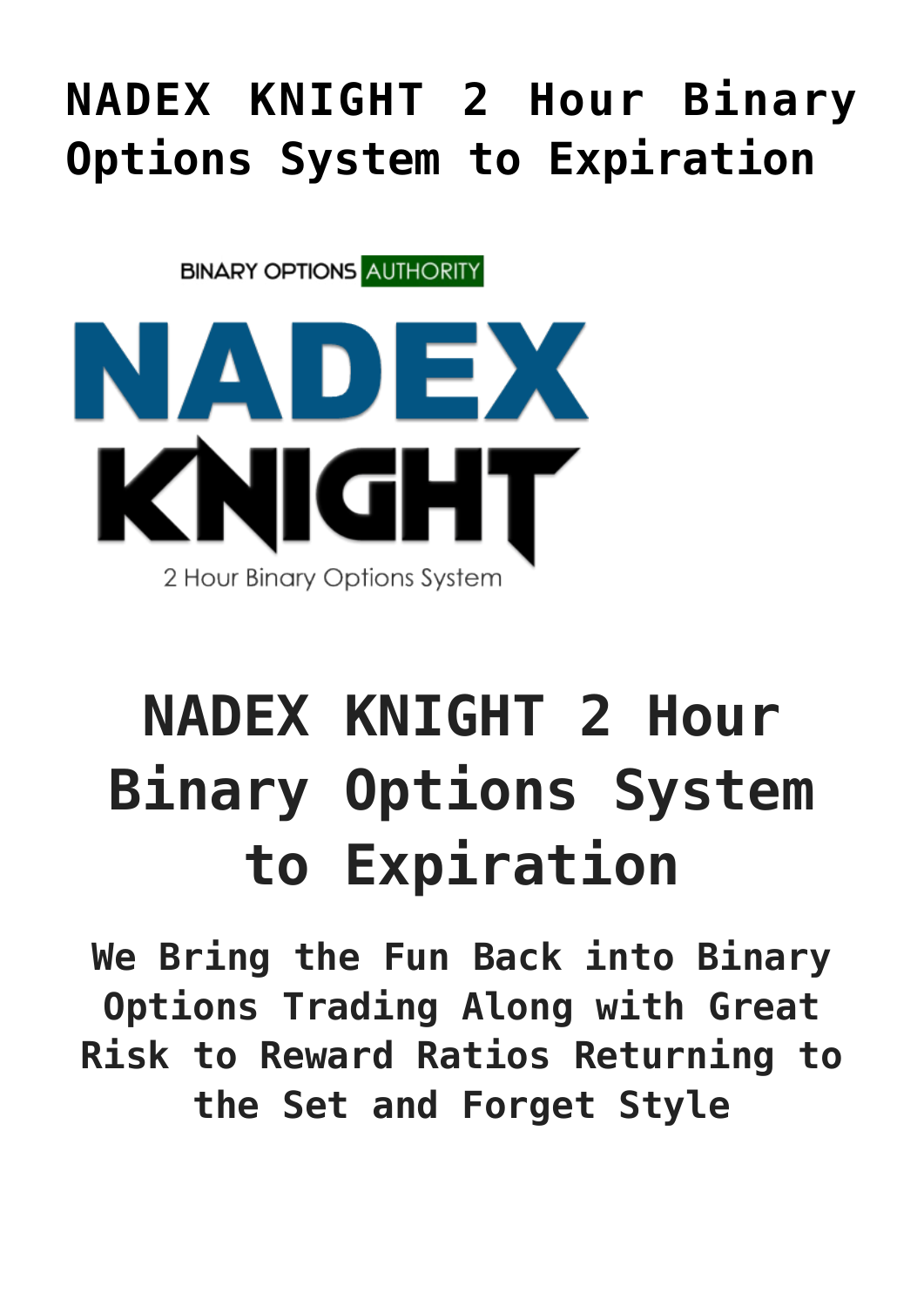**We all appreciate the set and forget style of binary options starting back from 2009 ish whereas we simply put on our trades and forget about it. We know the hardest part about day trading is minding the trade after you enter. So we cut that out. This is what was appealing to us in day trading binary options and this is what the system is all about yet with much better reward to risk ratios !**

This is a system that looks to take advantage of the overlapping 1 hour binary which are 2 hour binaries that are overlapping at NADEX. We are entering for the sake of targeting the expiration as we would a traditional binary option.

As you can see from the results below the system has done pretty well. We are trading price action and we simply wait for our signal and when we get it we enter and that's it! We are letting the trade do its thing towards expiration.

We are also taking the next right out of the money what usually has an average risk of \$350 for trade on 10 contract. so they or we are looking at cashing out for \$650 upon expiration. As you can nice approximate 2 to 1 reward to risk ratio which helps put the money math on our side for our positions. That said NADEX changes around their pricing from time to time so sign up with them and check out their demo to see anything different but these NADEX 2 hour / NADEX 1hour binaries have held pretty consistent over the years.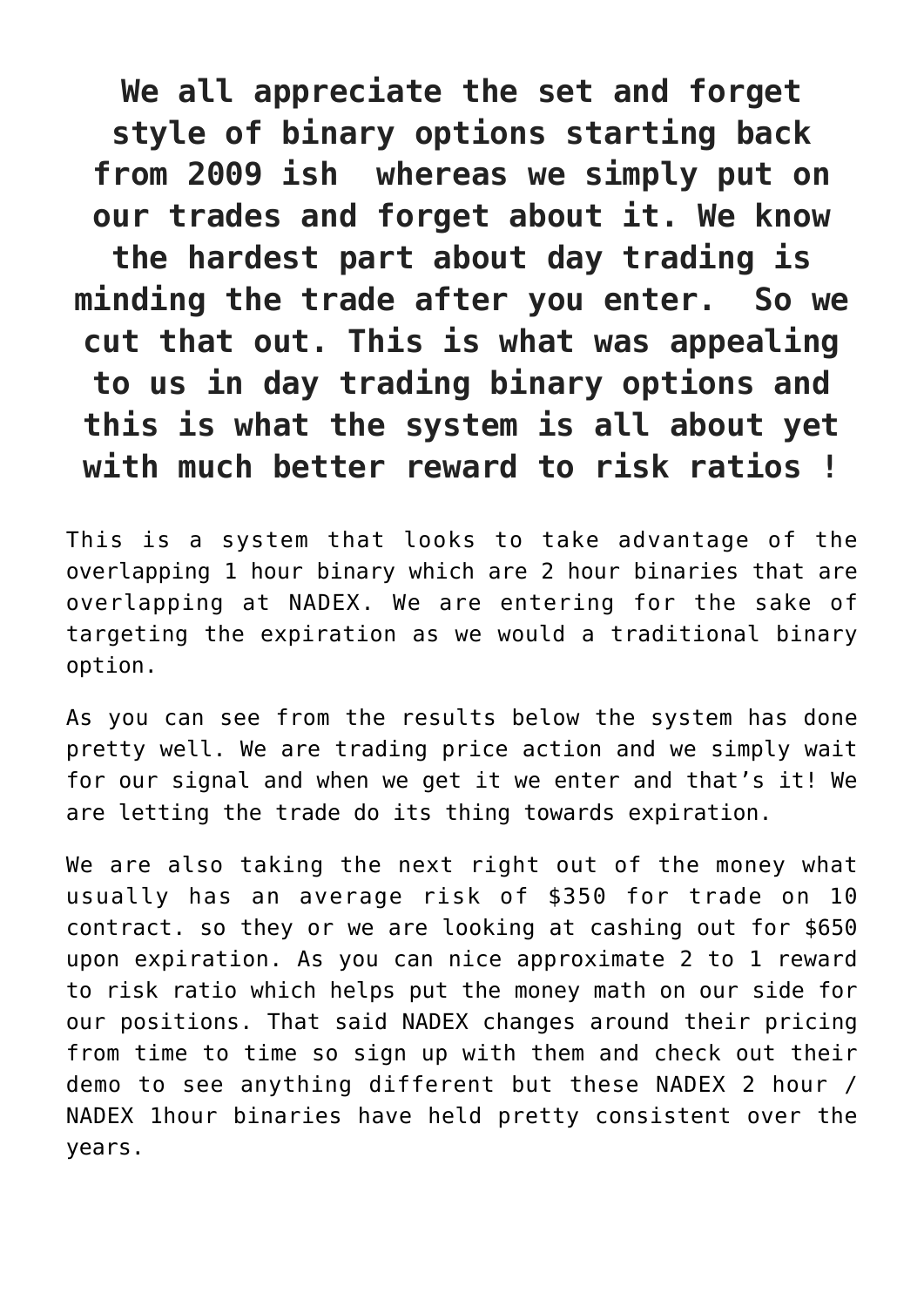## **Systems Results – Performance**

- We are aiming for expiration from the point of entry.
- We trade the 2-hour binaries at as if they were one hour binaries.
- We are looking to take a roughly 1 risk-to 2 -reward ratio approximately for our trades. "Approximately" is used because if you know NADEX, you'll know you'll have to take what's given at the moment at the appropriate strike. With more time left it takes more pips to go from slightly OTM to ITM. With less time left it may take only 2 or 1 pips to take a position from roughly 35 to 100 ITM. So we say 35 or \$350 as a ball park average. Some times you may have 25 available. Sometimes you may only get 41 or something like that. But the bottom line is that we are looking to get great trading math which would be a 2 reward to 1 risk average per trade. When we have that, we can have even terrible winning percentage and still make a fortune. Pretty neat isn't it! This is how pros thing. This is how big business thinks.
- We trade price action only.
- We usually look to trade the Forex 2-hour binaries

This is based on trading 10 Contracts. Roughly \$350 risk per trade. Roughly \$650 profit per trade. So you see because of the risk to Reward ratio that we can have a lesser winning percentage and still be very profitable. We are not trying to have a lesser 20% as we are trying to have nice set and forget Style that makes it enjoyable to trade. We put set preference over winning percentage on this system. So therefore we take the types of Trades that could make that happen.

EURUSD 2 hour /1 hour NADEX binary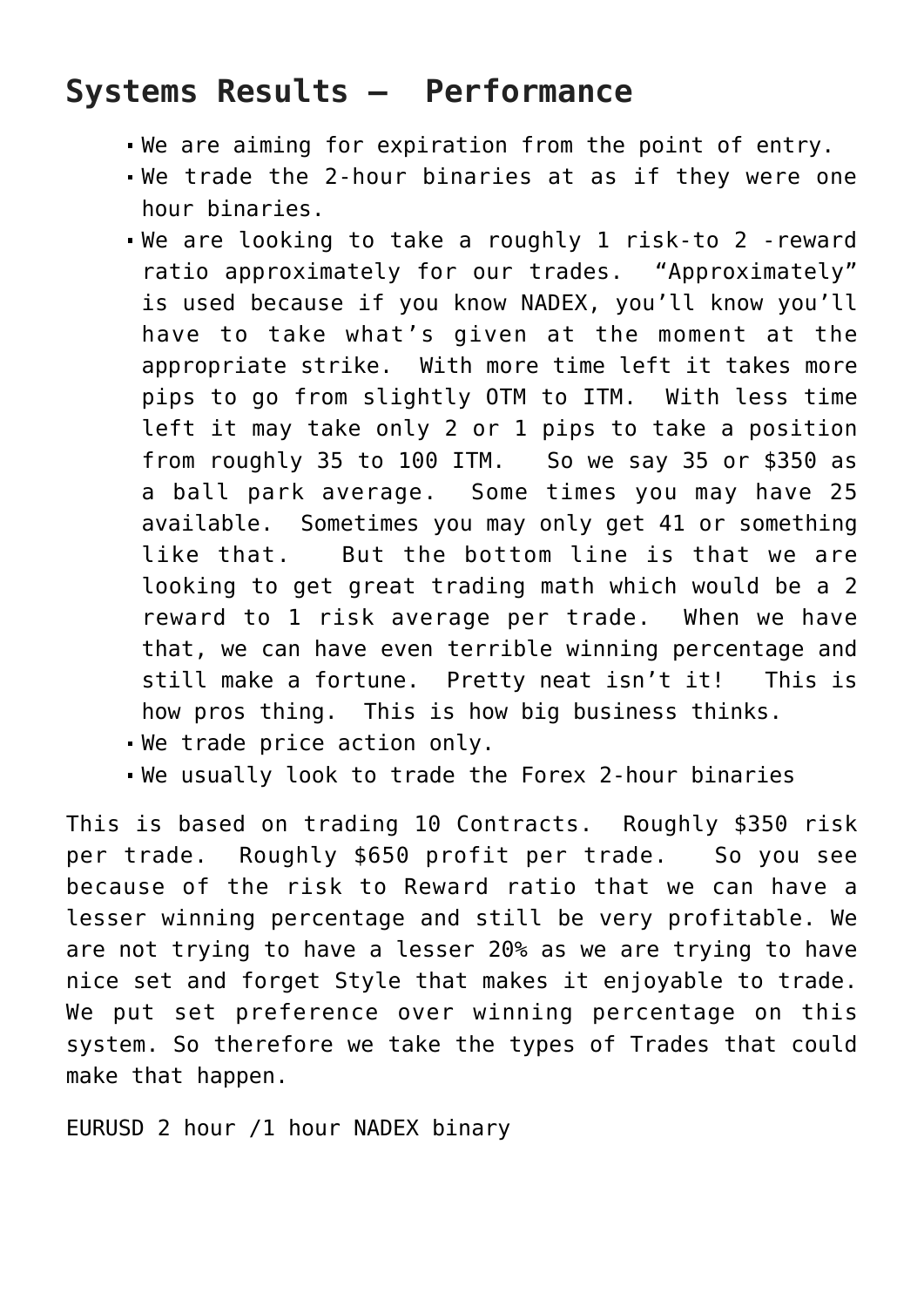| $8$ -Jul - 1 Day   | W              | L              | Net<br>Profit |
|--------------------|----------------|----------------|---------------|
| LWW                | $\overline{2}$ | $\mathbf 1$    |               |
| W                  | $\mathbf 1$    | $\Theta$       |               |
| L                  | $\Theta$       | $\mathbf 1$    |               |
| W                  | $\mathbf{1}$   | $\Theta$       |               |
| LLL                | $\Theta$       | 3              |               |
| LWWW               | 3              | $\mathbf{1}$   |               |
| <b>WLWWW</b>       | 5              | $\mathbf{1}$   |               |
| <b>LLWL</b>        | 1              | 3              |               |
| <b>WLLWWW</b>      | 5              | $\overline{2}$ |               |
| W                  | $\mathbf{1}$   | $\Theta$       |               |
| Net                | 16             | 10             |               |
| Per 10 Contracts   | \$10,400.00    | \$3,500.00     | \$6,900.00    |
|                    |                |                |               |
| $7$ -Jul $1 -$ Dat |                |                |               |
| LW                 | $\mathbf{1}$   | $\mathbf 1$    |               |
| <b>WLWL</b>        | 2              | 2              |               |
| WW                 | $\overline{2}$ | $\Theta$       |               |
| <b>WLWLWW</b>      | $\overline{4}$ | $\overline{2}$ |               |
| <b>LLWWLL</b>      | $\overline{2}$ | $\overline{4}$ |               |
| WLLL               | $\mathbf 1$    | 3              |               |
| WW                 | $\overline{2}$ | $\Theta$       |               |
| <b>LLWW</b>        | $\overline{2}$ | $\overline{2}$ |               |
| Net                | 15             | 13             |               |
| Per 10 Contracts   | \$9,750.00     | \$4,550.00     | \$5,200.00    |

**Here are some more performance samples taken recently:**

August 3rd NADEX KNIGHT 5 min bars: WWWLWWWWLWWWLLWLWWWLWLWWLWWWWWLLW= 23 wins 10 losses